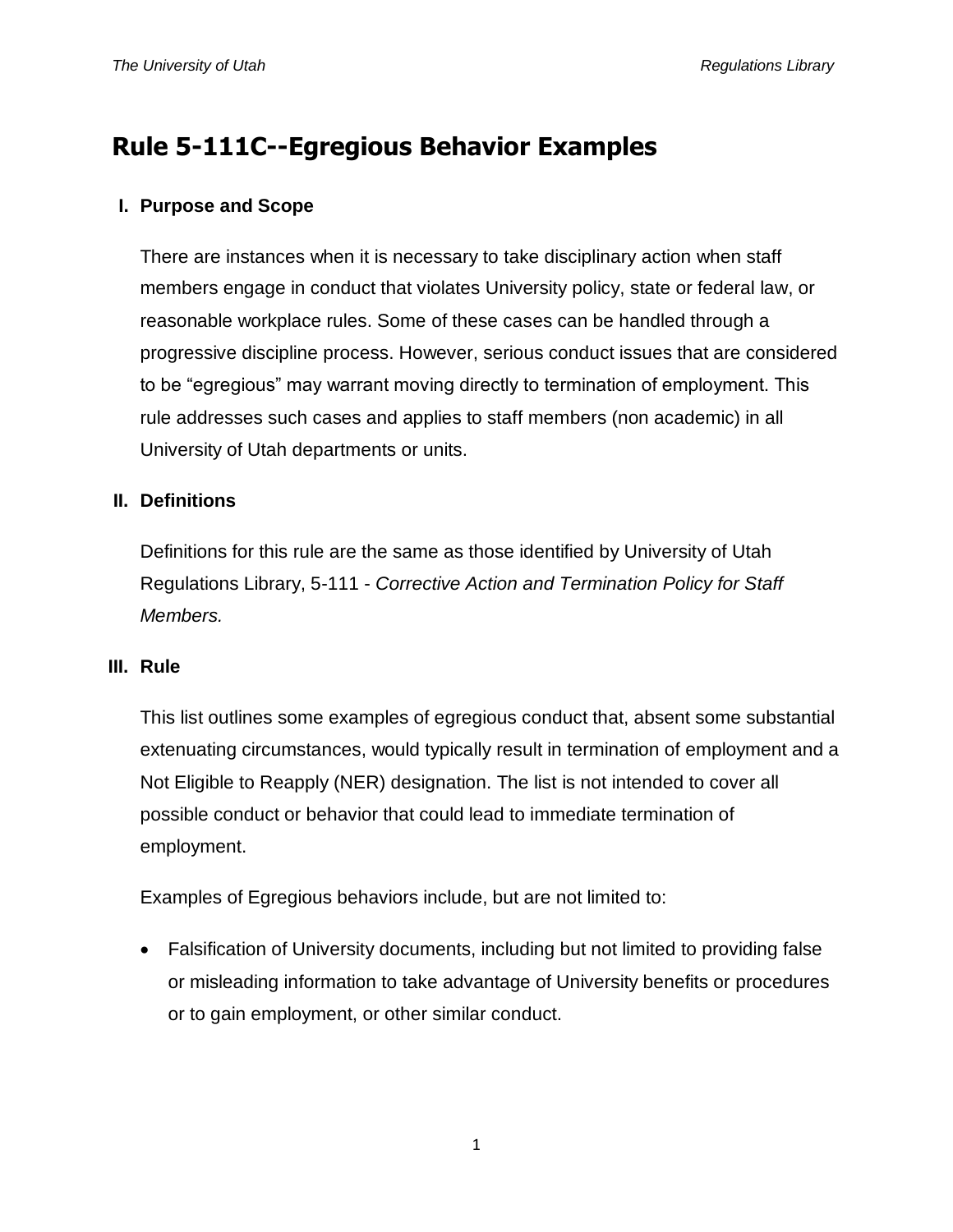- Violence or threat of violence, including but not limited to conduct that causes or could cause a reasonable person to fear physical harm or damage to property, or other similar conduct.
- Conduct that poses a serious risk of harm to people or resources.
- Violation of University policies against discrimination, sexual harassment, or retaliation.
- Use, being under the influence or possession of alcohol in violation of the University's Alcohol related policies 3-192, 5-113 and 5-114; or illegal use of drugs and/or being under the influence of illegal drugs while on University property or when engaged in University business and when such conduct poses a serious threat of harm to people, property and/or resources of the University.
- Drug diversion or other similar conduct.
- Any conduct that threatens patient safety and/or welfare.
- Theft including but not limited to theft of services or resources; theft or unauthorized possession or use of University property, theft of time (falsifying time to receive pay for time not worked), or other similar conduct.
- A conviction of, a plea in abeyance (until expunged), or a plea of guilty or no contest to any crime that adversely impacts the University community or disqualifies an employee from performing their job.
- Unauthorized and intentional access to or disclosure of confidential, proprietary, privileged or controlled information or records, or any similar conduct.
- Violation of applicable statutory requirements, policies, or procedures that protect the environment and the health and safety of others, or any similar conduct.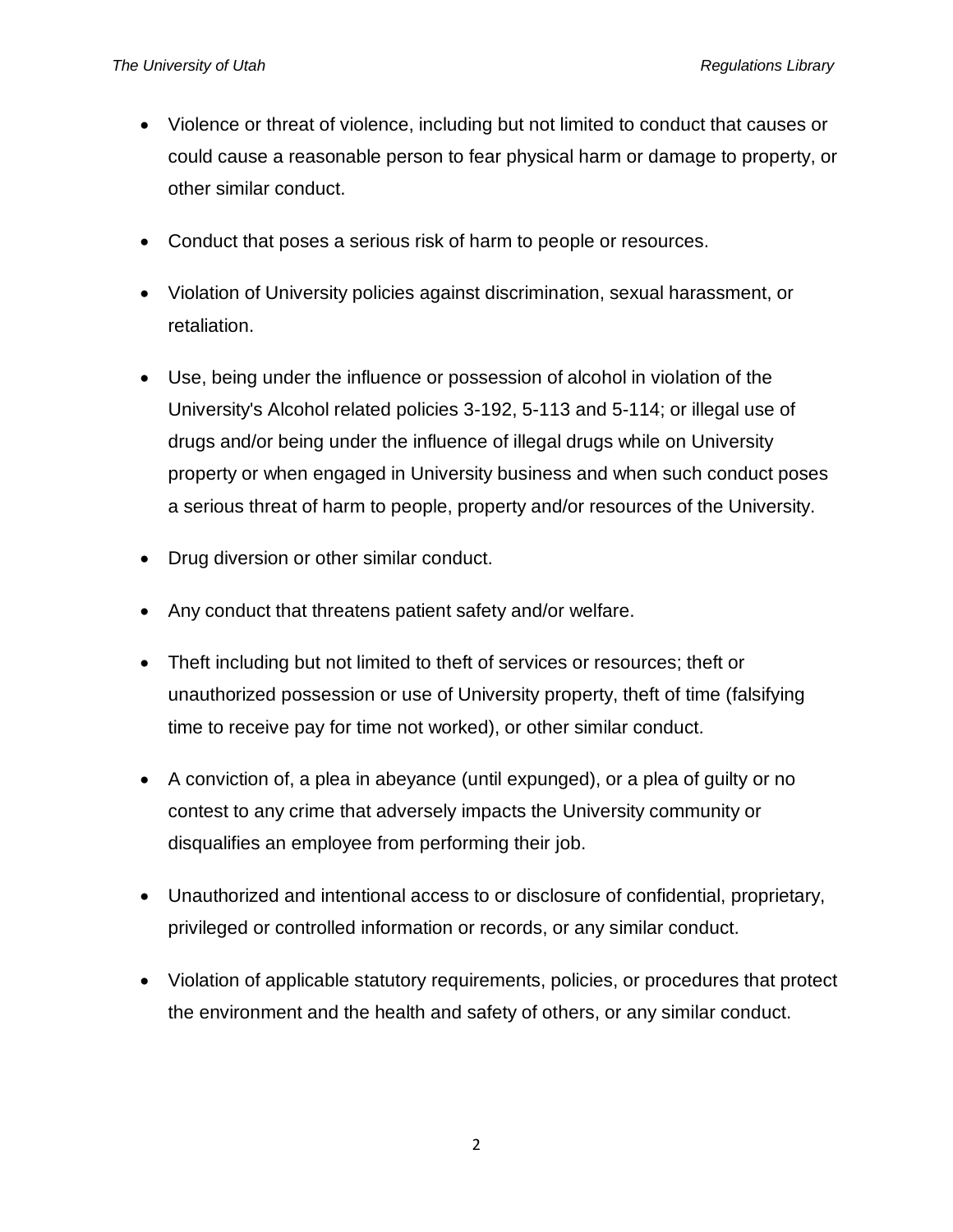• Intentionally using position/affiliation with the University of Utah for personal gain or in a manner that brings disrepute to the institution or otherwise adversely impacts the course of business and/or operations of the University.

Should the decision not to pursue termination be made in such cases, approval by the department's Cognizant VP or designee in consultation with the Chief Human Resources Officer or designee would be required. In some cases, if the issue involved is outside the purview of the department, or if a violation of Human Resources policy/procedures is involved, then a representative from Human Resources may perform the function of defending the disciplinary action in a grievance.

## **IV. References**

- *A.* University of Utah Regulations Library, [5-111](http://regulations.utah.edu/human-resources/5-111.php) *Corrective Action and Termination Policy for Staff Employees.*
- B. University of Utah Regulations Library, [5-106](http://regulations.utah.edu/human-resources/5-106.php) *Equal Opportunity and Nondiscrimination Employment.*
- *C.* University of Utah Regulations Library, [5-107](http://regulations.utah.edu/human-resources/5-107.php) *Sexual Harassment and Consensual Relationships.*
- D. University of Utah Regulations Library, [5-113](http://regulations.utah.edu/human-resources/5-113.php) *Drug-Free Workplace*.
- E. University of Utah Regulations Library, [5-114](http://regulations.utah.edu/human-resources/5-114.php) *Drug Testing*.
- F. University of Utah Regulations Library, [5-203](http://regulations.utah.edu/human-resources/5-203.php) *Staff Employee Grievances*.
- *G.* University of Utah Regulations Library, [1-004](http://regulations.utah.edu/general/1-004.php) *Violence in the Workplace and Academic Environment.*
- *H.* University of Utah Regulations Library, [3-192](http://regulations.utah.edu/administration/3-192.php) *- Restricted Purchases and Special Procurement.*

# **V. History**